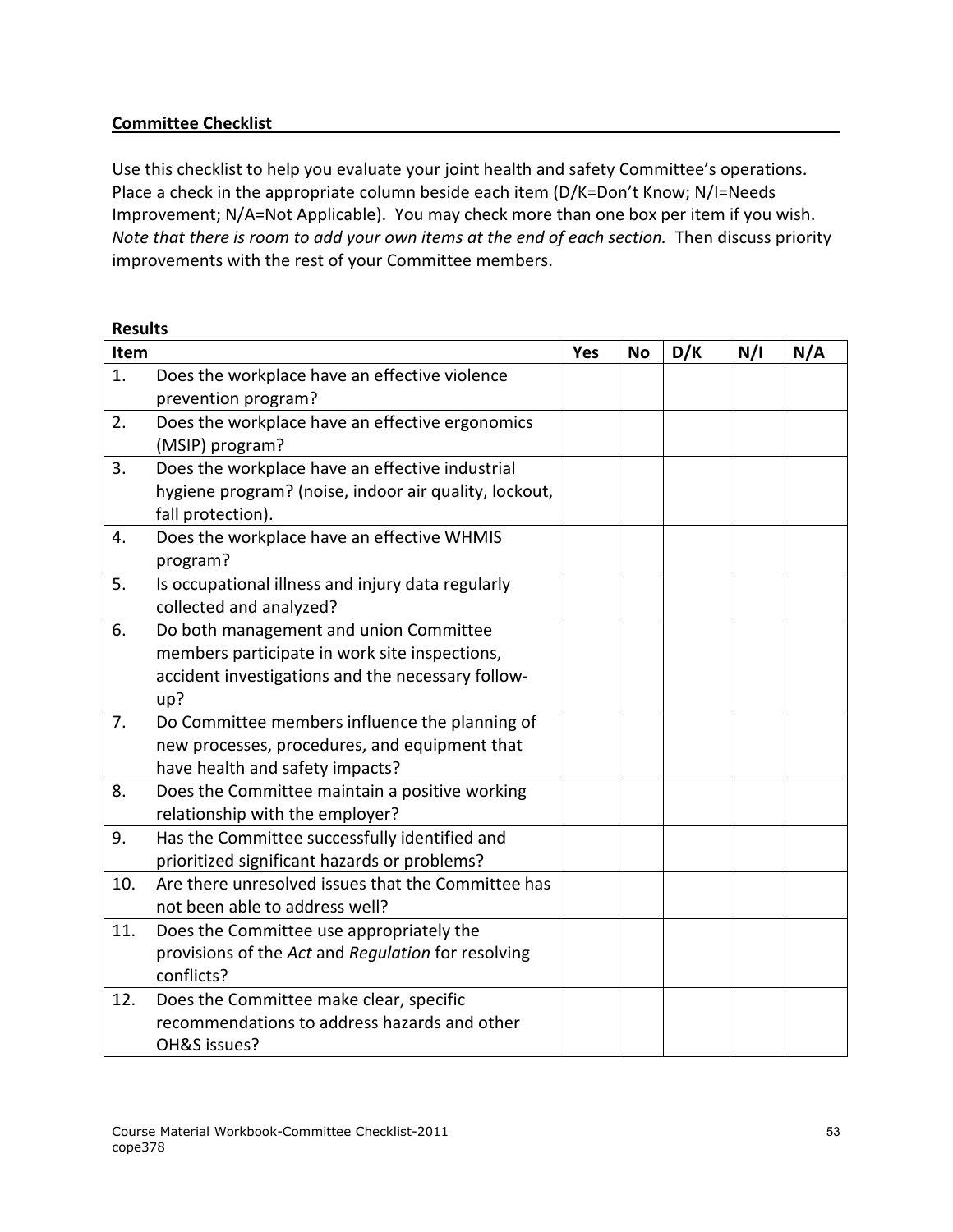# **Results (con't)**

| <b>Item</b> |                                                                                                               | Yes | No | D/K | N/I | N/A |
|-------------|---------------------------------------------------------------------------------------------------------------|-----|----|-----|-----|-----|
| 13.         | Has the employer provided written responses to<br>Committee recommendations within the 21 day<br>time limit?  |     |    |     |     |     |
| 14.         | Does the employer implement Committee<br>recommendations consistently?                                        |     |    |     |     |     |
| 15.         | Do employees perceive that the Committee is<br>performing a useful function?                                  |     |    |     |     |     |
| 16.         | Has the number of complaints that Committee<br>representatives have to address decreased in the<br>past year? |     |    |     |     |     |
| 17.         | Has the number of injuries or occupational diseases<br>decreased?                                             |     |    |     |     |     |
| 18.         | Does the Committee regularly follow-up on the<br>implementation of decisions and<br>recommendations?          |     |    |     |     |     |
| 19.         | Does the Committee have an effective process to<br>regularly evaluate its own work?                           |     |    |     |     |     |

## **Process**

| <b>Item</b> |                                                     | Yes | No | D/K | N/I | N/A |
|-------------|-----------------------------------------------------|-----|----|-----|-----|-----|
| 1.          | Do Committee members agree on the basic goals       |     |    |     |     |     |
|             | and purposes of the Committee?                      |     |    |     |     |     |
| 2.          | Do Committee members feel free to express           |     |    |     |     |     |
|             | themselves honestly and directly during Committee   |     |    |     |     |     |
|             | meetings?                                           |     |    |     |     |     |
| 3.          | Do Committee members listen carefully to other      |     |    |     |     |     |
|             | people's points of view?                            |     |    |     |     |     |
| 4.          | During discussions, does the Committee distinguish  |     |    |     |     |     |
|             | between facts and opinions?                         |     |    |     |     |     |
| 5.          | Are conflicting opinions and points of view treated |     |    |     |     |     |
|             | with respect?                                       |     |    |     |     |     |
| 6.          | Do Committee members learn from one another?        |     |    |     |     |     |
| 7.          | Does the Committee work through problems in a       |     |    |     |     |     |
|             | systematic, logical way?                            |     |    |     |     |     |
| 8.          | a) Do Committee members clearly define the          |     |    |     |     |     |
|             | problem, stating the what, who, when, where and     |     |    |     |     |     |
|             | how before considering solutions?                   |     |    |     |     |     |
|             | b) Does the Committee use simple techniques like    |     |    |     |     |     |
|             | brainstorming to generate creative ideas?           |     |    |     |     |     |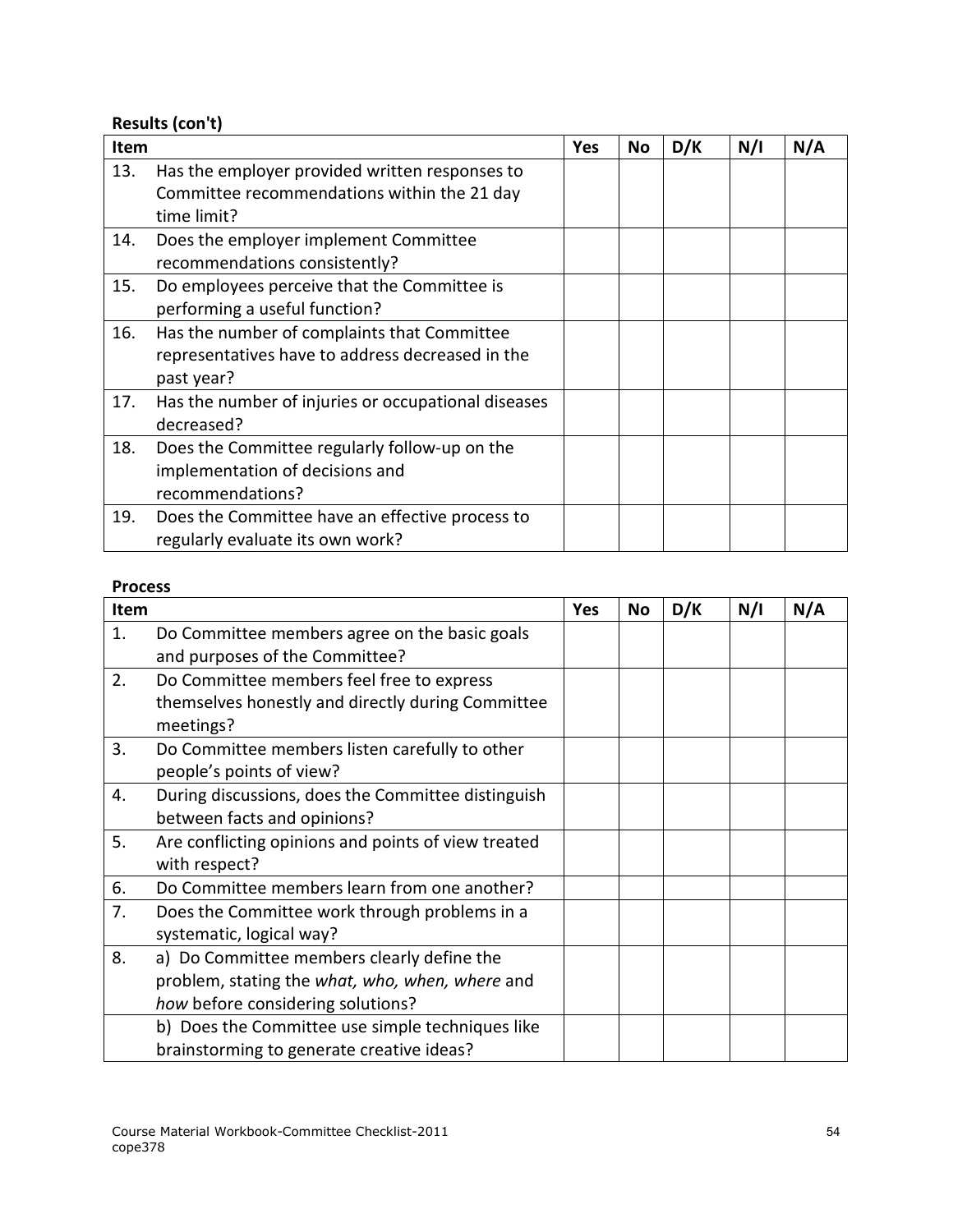**Process (con't)**

| Item |                                                                      | Yes | <b>No</b> | D/K | N/I | N/A |
|------|----------------------------------------------------------------------|-----|-----------|-----|-----|-----|
|      | c) Does the Committee use flipcharts or white                        |     |           |     |     |     |
|      | boards to display key points for everyone to see?                    |     |           |     |     |     |
|      | d) Does the Committee look at a variety of possible                  |     |           |     |     |     |
|      | solutions to problems before selecting the best                      |     |           |     |     |     |
|      | solutions?                                                           |     |           |     |     |     |
|      | e) Does the Committee base selection of priority                     |     |           |     |     |     |
|      | problems and/or solutions on clearly stated criteria?                |     |           |     |     |     |
| 9.   | Do the co-chairs work well together to facilitate the<br>discussion? |     |           |     |     |     |
| 10.  | Do members of the Committee attend most of the<br>meetings?          |     |           |     |     |     |
| 11.  | Do Committee members have alternates in case                         |     |           |     |     |     |
|      | they are unable to attend a regularly scheduled                      |     |           |     |     |     |
|      | meeting?                                                             |     |           |     |     |     |
| 12.  | Does the Committee pay enough attention to the                       |     |           |     |     |     |
|      | social or human relations aspects of group work?                     |     |           |     |     |     |
| 13.  | Do Committee members have an opportunity to                          |     |           |     |     |     |
|      | contribute to the agenda?                                            |     |           |     |     |     |
| 14.  | Do Committee members receive agenda several                          |     |           |     |     |     |
|      | days in advance of the meetings?                                     |     |           |     |     |     |
| 15.  | Does the Committee monitor its own use of time                       |     |           |     |     |     |
|      | against the agenda during meetings?                                  |     |           |     |     |     |
| 16.  | Is the Committee actively involved in all of the major               |     |           |     |     |     |
|      | workplace health and safety initiatives?                             |     |           |     |     |     |
| 17.  | Does the Committee regularly use Accident                            |     |           |     |     |     |
|      | Investigation Reports, Workplace Inspection Reports,                 |     |           |     |     |     |
|      | first aid records and health and safety statistics to                |     |           |     |     |     |
|      | inform and support decisions?                                        |     |           |     |     |     |
| 18.  | Does the Committee receive and discuss complaints                    |     |           |     |     |     |
|      | from employees?                                                      |     |           |     |     |     |
| 19.  | Does the Committee communicate well to                               |     |           |     |     |     |
|      | management and union employees about its                             |     |           |     |     |     |
|      | activities?                                                          |     |           |     |     |     |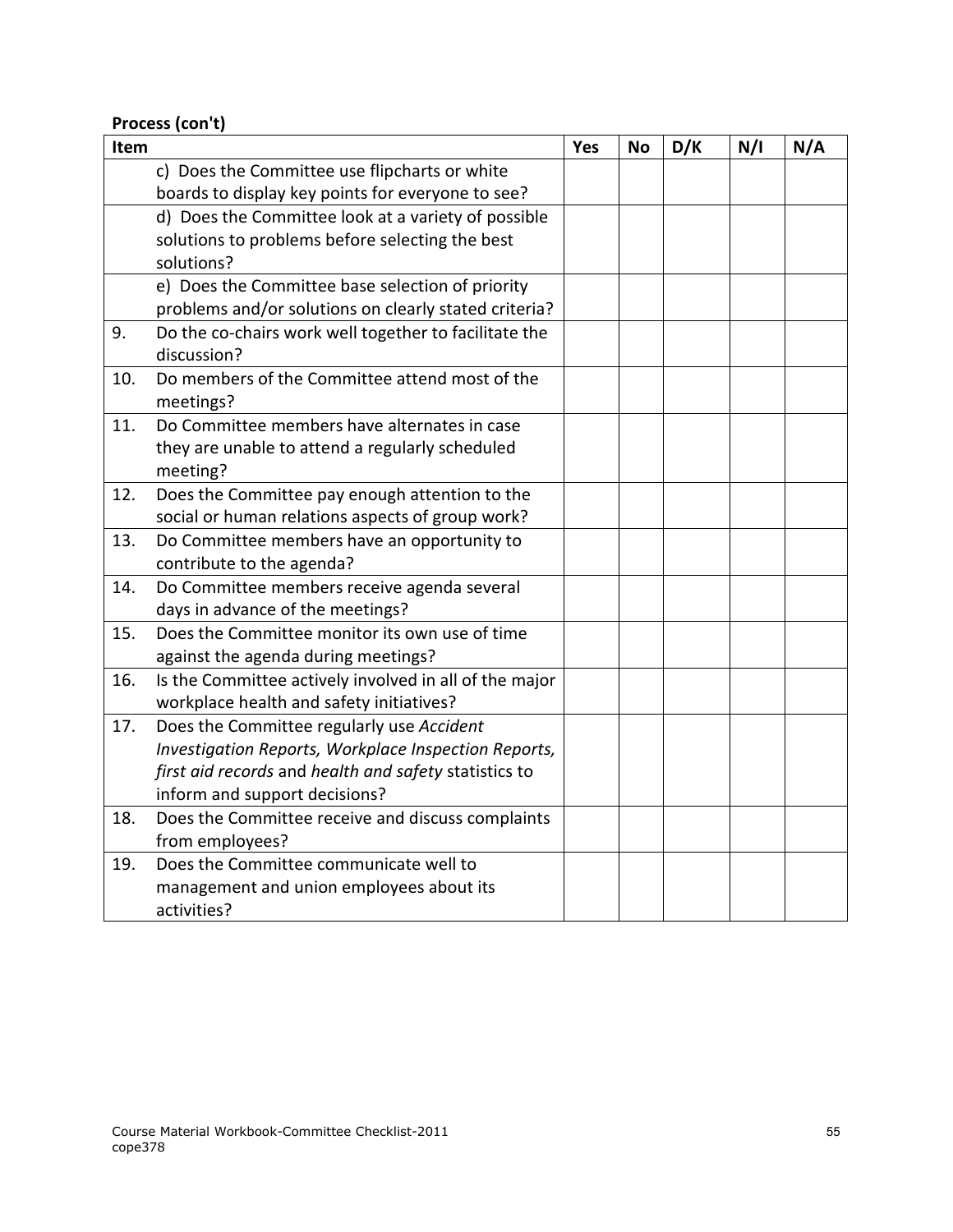# **Process (con't)**

| Item |                                                    | Yes | <b>No</b> | D/K | N/I | N/A |
|------|----------------------------------------------------|-----|-----------|-----|-----|-----|
| 20.  | Are Committee meetings posted on designated        |     |           |     |     |     |
|      | OH&S bulletin board(s)?                            |     |           |     |     |     |
| 21.  | Are Committee minutes prepared and distributed to  |     |           |     |     |     |
|      | Committee members on time?                         |     |           |     |     |     |
| 22.  | Does the Committee receive monthly, cumulative     |     |           |     |     |     |
|      | quarterly and cumulative annual safety statistics? |     |           |     |     |     |
| 23.  | Does the Committee meet at least once a month?     |     |           |     |     |     |
| 24.  | Do Committee members have adequate time and        |     |           |     |     |     |
|      | resources to carry out their responsibilities?     |     |           |     |     |     |
| 25.  | Does the Committee regularly evaluate its own work |     |           |     |     |     |
|      | and processes?                                     |     |           |     |     |     |
| 26.  | Does the Committee conduct an orientation session  |     |           |     |     |     |
|      | for new members?                                   |     |           |     |     |     |

#### **Structure**

| Item |                                                      | Yes | No | D/K | N/I | N/A |
|------|------------------------------------------------------|-----|----|-----|-----|-----|
| 1.   | Does the Committee have agreed terms of              |     |    |     |     |     |
|      | reference?                                           |     |    |     |     |     |
| 2.   | Are Committee roles and responsibilities clearly     |     |    |     |     |     |
|      | defined?                                             |     |    |     |     |     |
| 3.   | Is the Committee the right size?                     |     |    |     |     |     |
| 4.   | Are there at least as many union as employer         |     |    |     |     |     |
|      | representatives on the Committee?                    |     |    |     |     |     |
| 5.   | Do the respective unions select the union members?   |     |    |     |     |     |
| 6.   | Are all sectors, departments, and unions adequately  |     |    |     |     |     |
|      | represented on the Committee?                        |     |    |     |     |     |
| 7.   | Does the Committee always use a clear, written       |     |    |     |     |     |
|      | agenda?                                              |     |    |     |     |     |
|      | a) Does the agenda indicate who is responsible for   |     |    |     |     |     |
|      | particular roles within the meetings?                |     |    |     |     |     |
|      | b) Does the agenda clearly specify the intended      |     |    |     |     |     |
|      | purpose of the discussion items?                     |     |    |     |     |     |
|      | c) Does the agenda include time limits for each      |     |    |     |     |     |
|      | item?                                                |     |    |     |     |     |
|      | d) Are the co-chairs involved in setting the agenda? |     |    |     |     |     |
| 8.   | Does the Committee produce clear, action-oriented    |     |    |     |     |     |
|      | minutes of every meeting?                            |     |    |     |     |     |
|      | a) Do the minutes specify who is responsible for     |     |    |     |     |     |
|      | carrying out Committee decisions?                    |     |    |     |     |     |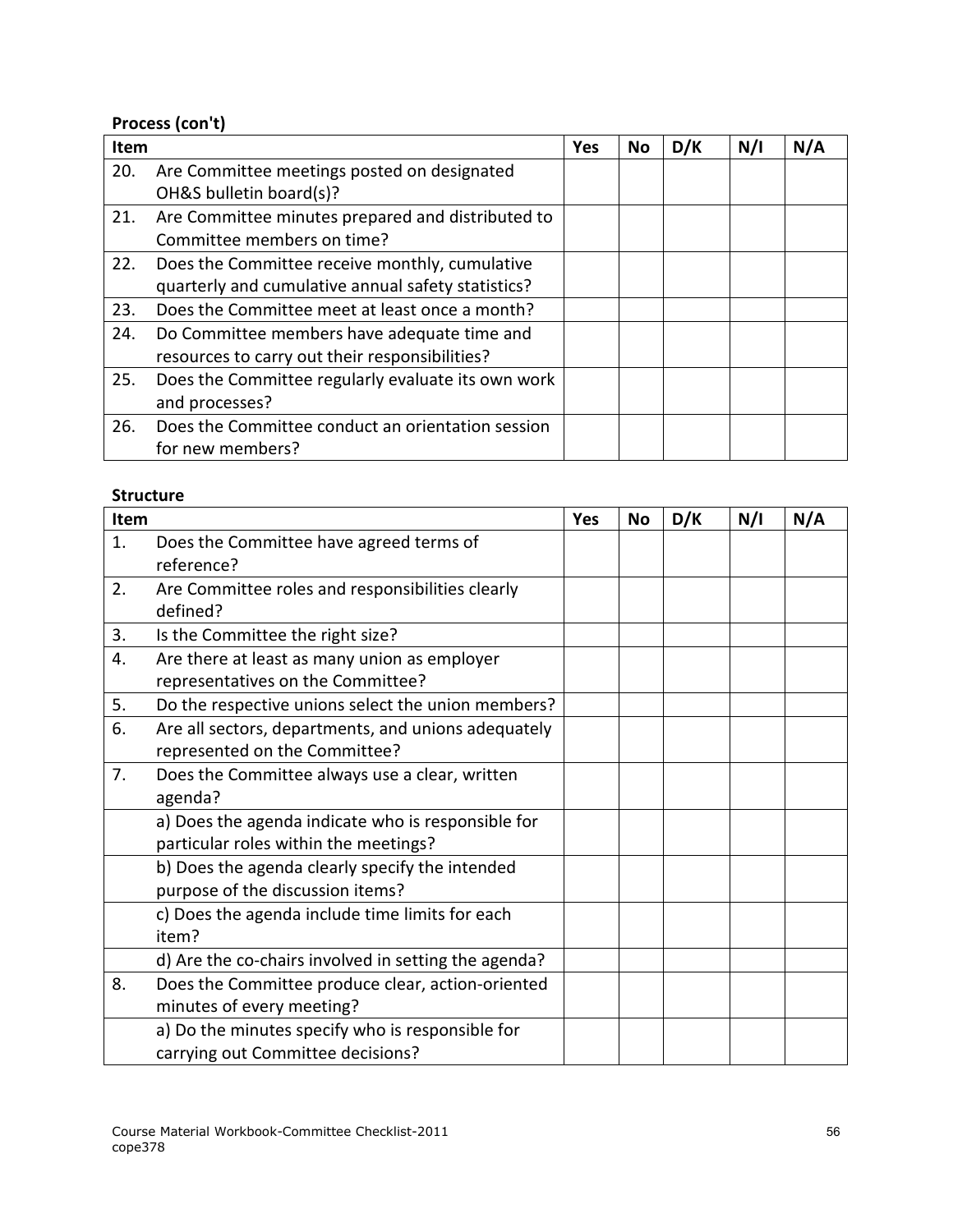#### **Structure (con't)**

l

l

| <b>Item</b> |                                                    | Yes | No | D/K | N/I | N/A |
|-------------|----------------------------------------------------|-----|----|-----|-----|-----|
|             | b) Do the minutes specify deadlines for the        |     |    |     |     |     |
|             | completion of activities based on Committee        |     |    |     |     |     |
|             | decisions?                                         |     |    |     |     |     |
|             | c) Do the minutes accurately summarize the content |     |    |     |     |     |
|             | of Committee discussions?                          |     |    |     |     |     |
| 9.          | Does the Committee know who implements             |     |    |     |     |     |
|             | recommendations on behalf of the employer?         |     |    |     |     |     |
| 10.         | Does the Committee receive the necessary support   |     |    |     |     |     |
|             | from the employer?                                 |     |    |     |     |     |

 $\mathcal{L}_\mathcal{L} = \mathcal{L}_\mathcal{L} = \mathcal{L}_\mathcal{L} = \mathcal{L}_\mathcal{L} = \mathcal{L}_\mathcal{L} = \mathcal{L}_\mathcal{L} = \mathcal{L}_\mathcal{L} = \mathcal{L}_\mathcal{L} = \mathcal{L}_\mathcal{L} = \mathcal{L}_\mathcal{L} = \mathcal{L}_\mathcal{L} = \mathcal{L}_\mathcal{L} = \mathcal{L}_\mathcal{L} = \mathcal{L}_\mathcal{L} = \mathcal{L}_\mathcal{L} = \mathcal{L}_\mathcal{L} = \mathcal{L}_\mathcal{L}$ 

 $\mathcal{L}_\mathcal{L} = \mathcal{L}_\mathcal{L} = \mathcal{L}_\mathcal{L} = \mathcal{L}_\mathcal{L} = \mathcal{L}_\mathcal{L} = \mathcal{L}_\mathcal{L} = \mathcal{L}_\mathcal{L} = \mathcal{L}_\mathcal{L} = \mathcal{L}_\mathcal{L} = \mathcal{L}_\mathcal{L} = \mathcal{L}_\mathcal{L} = \mathcal{L}_\mathcal{L} = \mathcal{L}_\mathcal{L} = \mathcal{L}_\mathcal{L} = \mathcal{L}_\mathcal{L} = \mathcal{L}_\mathcal{L} = \mathcal{L}_\mathcal{L}$ 

 $\mathcal{L}_\mathcal{L} = \mathcal{L}_\mathcal{L} = \mathcal{L}_\mathcal{L} = \mathcal{L}_\mathcal{L} = \mathcal{L}_\mathcal{L} = \mathcal{L}_\mathcal{L} = \mathcal{L}_\mathcal{L} = \mathcal{L}_\mathcal{L} = \mathcal{L}_\mathcal{L} = \mathcal{L}_\mathcal{L} = \mathcal{L}_\mathcal{L} = \mathcal{L}_\mathcal{L} = \mathcal{L}_\mathcal{L} = \mathcal{L}_\mathcal{L} = \mathcal{L}_\mathcal{L} = \mathcal{L}_\mathcal{L} = \mathcal{L}_\mathcal{L}$ 

 $\mathcal{L}_\mathcal{L} = \mathcal{L}_\mathcal{L} = \mathcal{L}_\mathcal{L} = \mathcal{L}_\mathcal{L} = \mathcal{L}_\mathcal{L} = \mathcal{L}_\mathcal{L} = \mathcal{L}_\mathcal{L} = \mathcal{L}_\mathcal{L} = \mathcal{L}_\mathcal{L} = \mathcal{L}_\mathcal{L} = \mathcal{L}_\mathcal{L} = \mathcal{L}_\mathcal{L} = \mathcal{L}_\mathcal{L} = \mathcal{L}_\mathcal{L} = \mathcal{L}_\mathcal{L} = \mathcal{L}_\mathcal{L} = \mathcal{L}_\mathcal{L}$ 

 $\mathcal{L}_\mathcal{L} = \mathcal{L}_\mathcal{L} = \mathcal{L}_\mathcal{L} = \mathcal{L}_\mathcal{L} = \mathcal{L}_\mathcal{L} = \mathcal{L}_\mathcal{L} = \mathcal{L}_\mathcal{L} = \mathcal{L}_\mathcal{L} = \mathcal{L}_\mathcal{L} = \mathcal{L}_\mathcal{L} = \mathcal{L}_\mathcal{L} = \mathcal{L}_\mathcal{L} = \mathcal{L}_\mathcal{L} = \mathcal{L}_\mathcal{L} = \mathcal{L}_\mathcal{L} = \mathcal{L}_\mathcal{L} = \mathcal{L}_\mathcal{L}$ 

 $\mathcal{L}_\mathcal{L} = \mathcal{L}_\mathcal{L} = \mathcal{L}_\mathcal{L} = \mathcal{L}_\mathcal{L} = \mathcal{L}_\mathcal{L} = \mathcal{L}_\mathcal{L} = \mathcal{L}_\mathcal{L} = \mathcal{L}_\mathcal{L} = \mathcal{L}_\mathcal{L} = \mathcal{L}_\mathcal{L} = \mathcal{L}_\mathcal{L} = \mathcal{L}_\mathcal{L} = \mathcal{L}_\mathcal{L} = \mathcal{L}_\mathcal{L} = \mathcal{L}_\mathcal{L} = \mathcal{L}_\mathcal{L} = \mathcal{L}_\mathcal{L}$ 

List the top 3 improvements your Committee should make in the next year. -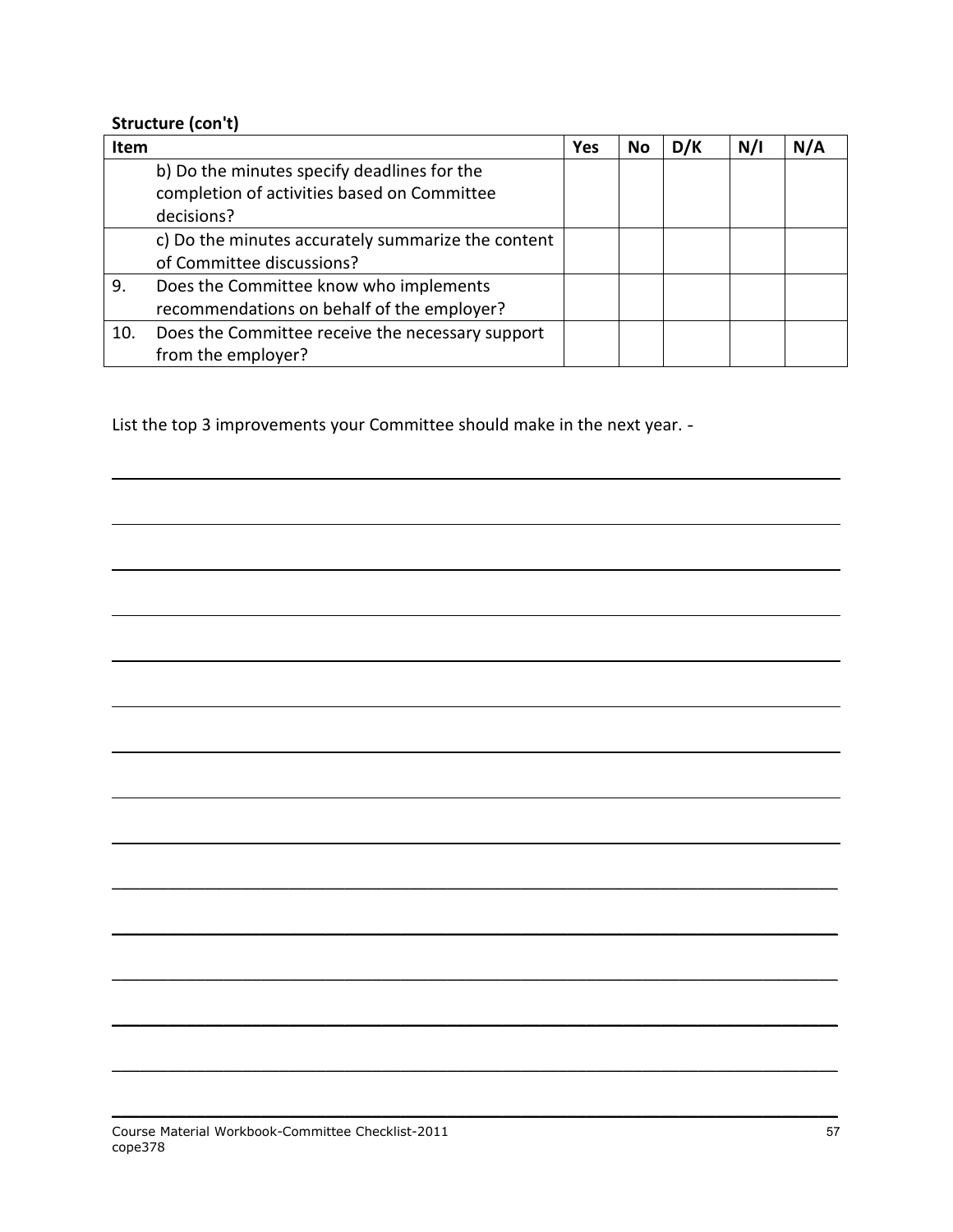### **Worksheet 2 – Self Assessment Checklist**

 Committee Name: Location: Completed By: Date:

 This self assessment checklist is to assist the JOH&S Committee in ensuring that they are functioning in accordance with the WCB requirements. It is a part of the overall annual program review. The self-assessment is made up of three parts:

 √ Self Assessment Checklist – To identify required items √ Scoring Sheet – To measure and compare the committee's performance over time √ Action Plan – To identify items that need attention

 Answer each statement by checking "yes" or "no" and rate the effectiveness of the element for your committee. A score of "0" = No or not present. A score of "10", a perfect score, indicates that the element is considered to be best practice. It is recognized that this may be difficult for certain questions.

|                                                                                                                                      | Yes | No. | Score 0-10 |
|--------------------------------------------------------------------------------------------------------------------------------------|-----|-----|------------|
| 1. The committee has written terms of reference that<br>effectively establishes the committee's rules of procedure.                  |     |     |            |
| 2. There are a minimum of four members, worker and<br>employer representatives from and representing the<br>committee.               |     |     |            |
| 3. At least 50% of the members are worker representatives.                                                                           |     |     |            |
| 4. Worker and Employer representatives have selected one<br>co-chair each.                                                           |     |     |            |
| 5. The use of alternates has been discussed and decided.                                                                             |     |     |            |
| 6. Names and work locations of committee members are<br>posted (including alternates where applicable).                              |     |     |            |
| 7. The committee has a process to identify unhealthy and<br>unsafe workplace situations.                                             |     |     |            |
| 8. The committee advises on effective systems for<br>responding to unhealthy and unsafe workplace situations as<br>identified above. |     |     |            |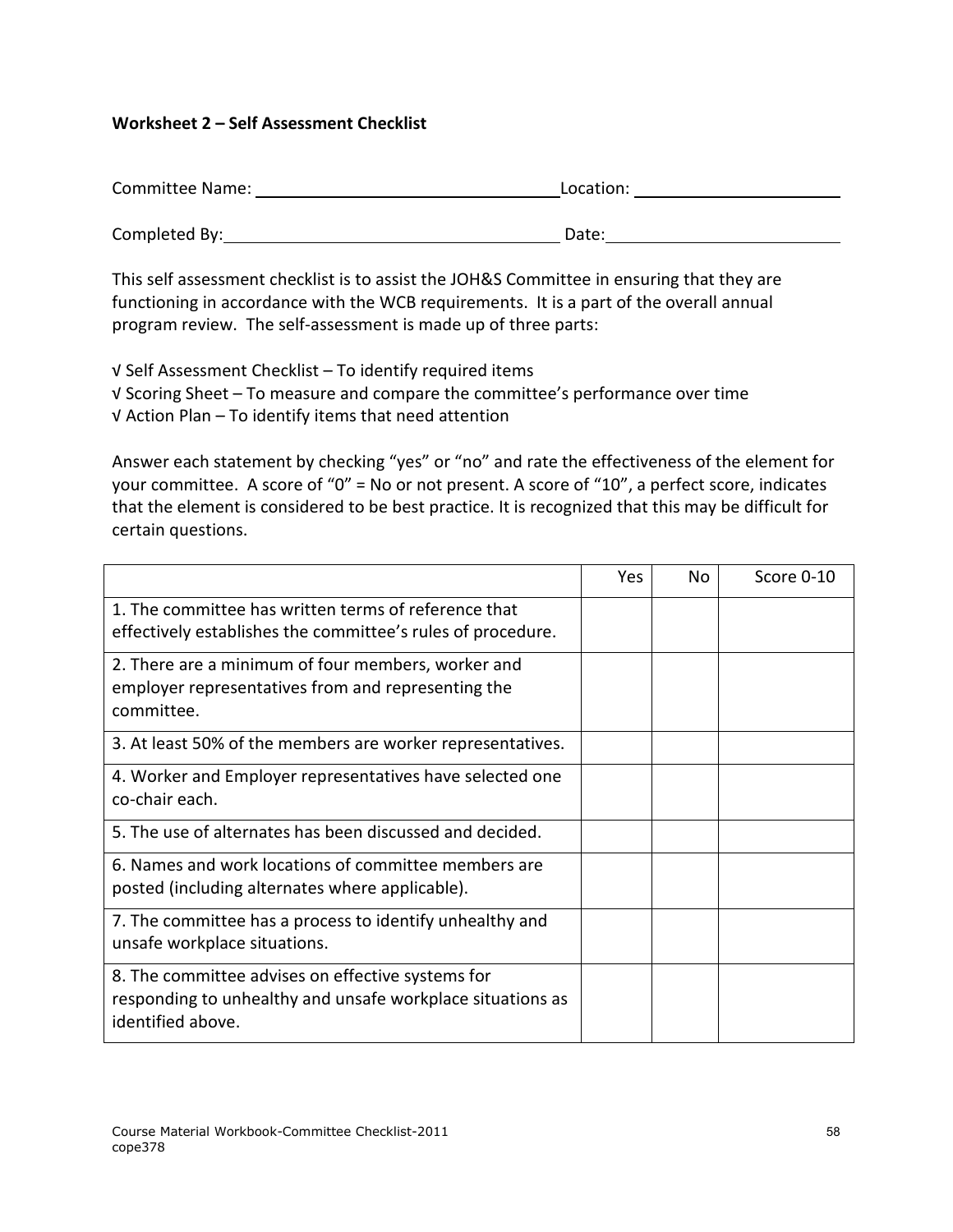|                                                                                                                                                                                                             | Yes | No. | Score 0-10 |
|-------------------------------------------------------------------------------------------------------------------------------------------------------------------------------------------------------------|-----|-----|------------|
| 9. The committee considers and quickly deals with<br>complaints.                                                                                                                                            |     |     |            |
| 10. The committee consults with workers and the employer<br>on issues related to OH&S and work environment.                                                                                                 |     |     |            |
| 11. The committee advises the employer on proposed<br>changes to the workplace or work processes that may affect<br>the health and safety of workers.                                                       |     |     |            |
| 12. The committee advises the employer on workplace<br>programs and policies required by OH&S regulations and<br>monitor their effectiveness.                                                               |     |     |            |
| 13. The committee makes recommendations to the<br>employer on educational programs promoting health and<br>safety of workers and compliance with the OH&S<br>regulations, and monitors their effectiveness. |     |     |            |
| 14. The committee ensures that incident investigations are<br>carried out as required.                                                                                                                      |     |     |            |
| 15. The committee ensures that regular inspections are<br>carried out as required.                                                                                                                          |     |     |            |
| 16. The committee has discussed and decided what level of<br>participation they will have in inspections and has assigned<br>representatives if applicable.                                                 |     |     |            |
| 17. The committee has discussed and decided what level of<br>participation they will have in investigations and has<br>assigned representatives if applicable.                                              |     |     |            |
| 18. The committee has discussed and assigned (if applicable)<br>a representative to participate in inquires.                                                                                                |     |     |            |
| 19. The committee meets regularly at least once per month.                                                                                                                                                  |     |     |            |
| 20. The committee regularly uses the OH&S standards and<br>regulations in their deliberations.                                                                                                              |     |     |            |
| 21. The committee has a means for soliciting and<br>considering employee OH&S suggestions.                                                                                                                  |     |     |            |